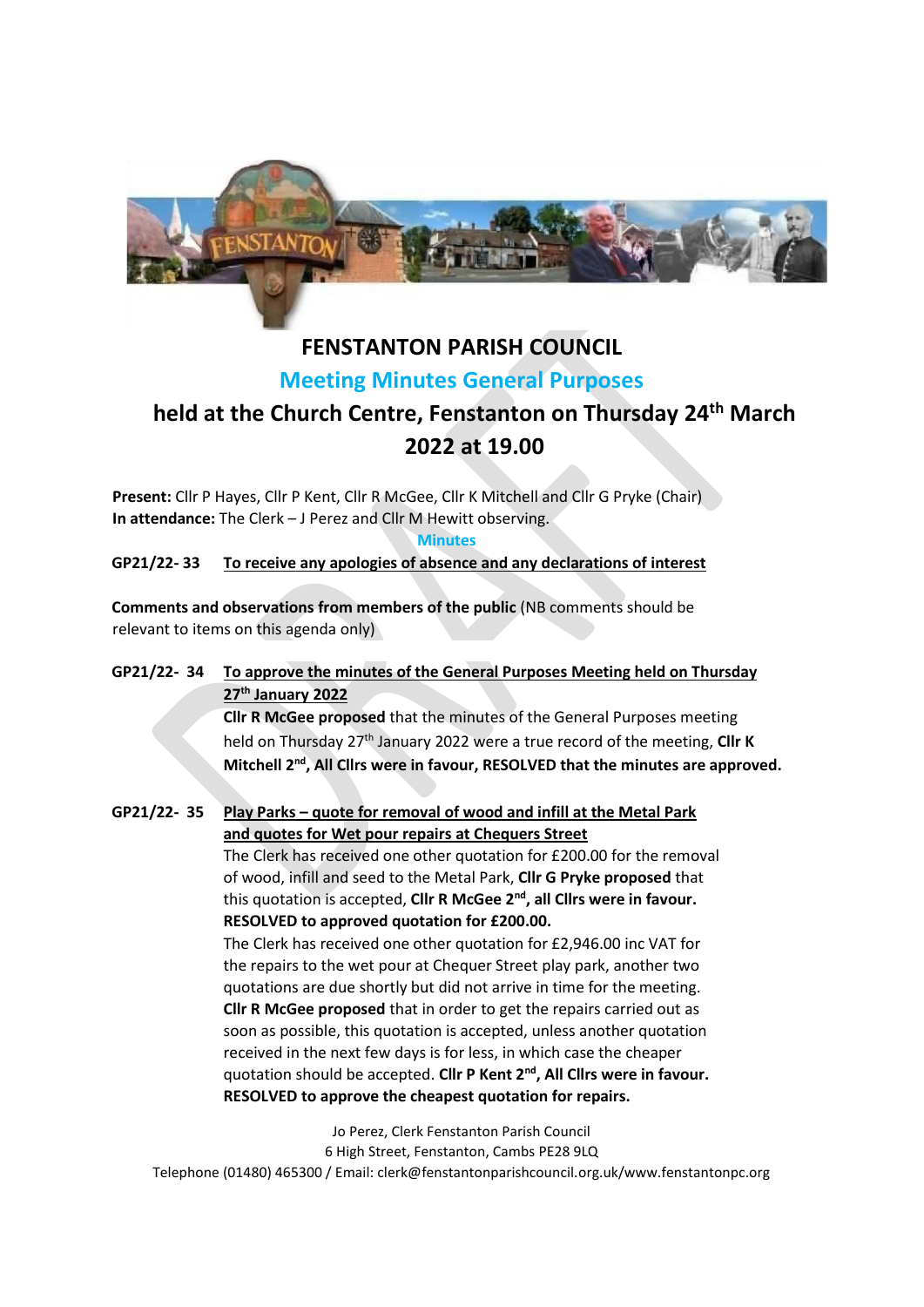#### **GP21/22- 36 Parking – Chequer Street**

There is a problem with parking on Chequer Street when there are home football matches and cars use the verge to park on, this means that the view when pulling out onto Chequer Street is obscured and dangerous. Cllr R McGee advised that he has not yet spoken to the Football Club regarding this issue, he will monitor the situation. **RESOLVED to defer to the next GP meeting.**

#### **GP21/22- 37 LHI Chequer Street – update following virtual meeting and approval of possible additional costs of £3,000**

Cllr P Kent, Cllr R McGee and the Clerk met with representatives from CCC to discuss the LHI for Chequer Street. CCC advised they were waiting for confirmation from the PC that the extra costs would be covered by the PC. The Clerk advised CCC that this was confirmed in April 2021. CCC confirmed that an arborologist has looked at the Trees confirmed that two trees are not in a good condition, one Tree is infected and the remaining will sustain root damage, therefore they will be removed and replaced with two new Trees and the PC will plant further trees elsewhere. Plans should be with the PC by the middle of April. **Cllr R McGee proposed** that a recommendation to approve a contingency of a further £3,000 should be taken to the next full PC meeting, **Cllr P Kent 2nd, All Cllrs were in favour. RESOLVED to take a recommendation of a £3,000 contingency to the next PC meeting.**

#### **GP21/22- 38 20s plenty for us campaign – update**

The feasibility report has now been received. CCC will need to collect their own data to support the application. As regulations are likely to change in June the PC will progress this further in July**. RESOLVED to move forward in July.** 

**GP21/22- 39 LHI Cambridge Road – update** There have not been any updates. The Clerk will contact County Cllr D Dew to ask for him to contact CCC to see check on the progress.

**GP21/22- 40 Discuss the Queens Platinum Jubilee celebrations 2nd -5 th June 2022 – and request for donation to cream tea Cllr P Kent proposed** that a donation of £100.00 be made towards the cream tea to celebrate the Queen's Platinum Jubilee, Cllr R McGee 2<sup>nd</sup>, All Cllrs were in favour. **RESOLVED to make a donation of £100.00 using legislation LGA 1972 S137**

**GP21/22- 41 Pond – update on work, quotation for new fencing, floating duck house, weed spraying and fitting of lecterns etc** The Clerk has approached other suppliers for quotations to replace the damaged fencing, unfortunately the Clerk has been able to find a supplier that supplies the same fencing. Therefore, **Cllr R McGee proposed** that 2 x new fencing panels are ordered from The Fen Group

Jo Perez, Clerk Fenstanton Parish Council 6 High Street, Fenstanton, Cambs PE28 9LQ Telephone (01480) 465300 / Email: clerk@fenstantonparishcouncil.org.uk/www.fenstantonpc.org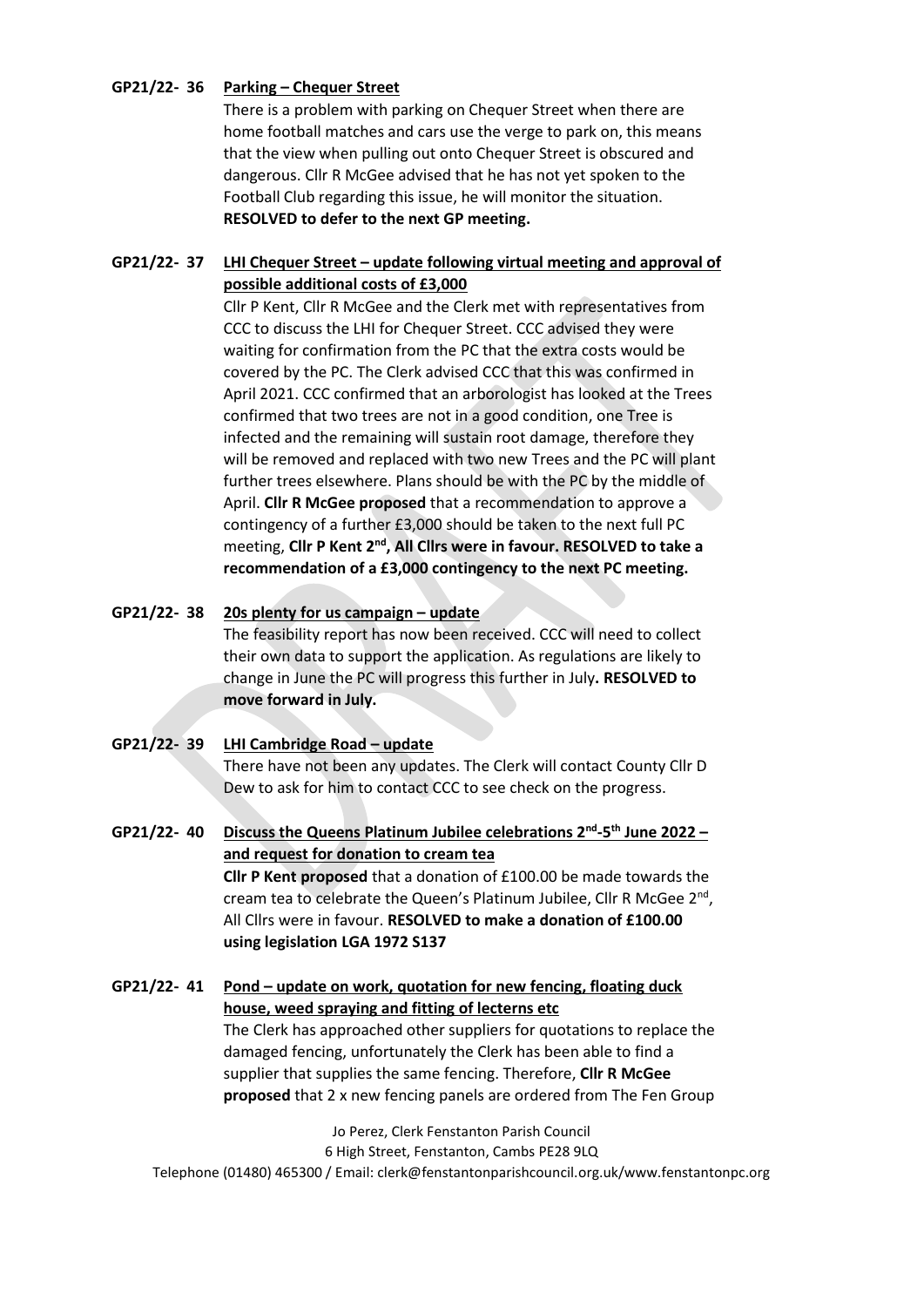#### at a cost of £410.00 + VAT each, **Cllr P Kent 2nd, All Cllrs were in favour. RESOLVED to order 2 x replacement fence panels – total £820.00 + VAT.**

Cllrs discuss whether to purchase a floating duck house, it was agreed to consider this at a later date once the Pond is complete and matured. Weed spraying will be carried out when required.

Cllr G Pryke will arrange for the Lecterns and Whipping Post to be erected at the Pond and clock Tower.

#### **GP21/22- 42 Grass cutting – report**

Cllr R McGee advised that Grass cutting has begun and the contractor has made a good job. The PC have received a request from CCC not to Mow in May, the PC did not feel this was appropriate for the Village, however it will consider a wildflower meadow near the underpass. The PC have been approached by residents on Swan Road regarding the overgrown verge that are the responsibility of the property owners at the Tudor and Bell Lane. Previously CCC carried out work to clear the area as the property owners have not responded to requests by the PC to clear. The Clerk will speak with County Cllr D Dew to ask that enforcement approach the property owners to ensure they keep the verge clear of vegetation.

#### **GP21/22- 43 MUGA – New Booking System**

The new booking system has gone live today. Notices have been put up and the website has the new system operating. The cost for the new booking system is lower than the PC were paying previously. Cllrs queried whether the Primary School is using the MUGA. The Clerk will make enquiries and see if the School would like the PC to have the padlock cut off on their side of the MUGA.

#### **GP21/22- 44 Clock Tower**

**Cllr R McGee proposed** that Ian Wilson jet wash the paving around the Clock Tower for no more that £200.00, to include replacing the sand, **Cllr P Kent 2nd, All Cllrs were in favour. RESOLVED to ask Ian Wilson to clean the paving area surrounding the Clock Tower.**

- **GP21/22- 45 Ride on Mower – discuss and decide on whether to keep or sell** The ride on mower is no longer required as the maintenance company provide their own. **Cllr P Kent proposed** that the PC sell the mower, **Cllr R McGee 2nd, All Cllrs were in favour. RESOLVED to sell the mower.**
- **GP21/22- 46 Fenstanton North – decide whether to install bench at Greenfields on the private land and Elizabeth court** As HDC has now advised that the PC cannot install equipment there will

Jo Perez, Clerk Fenstanton Parish Council 6 High Street, Fenstanton, Cambs PE28 9LQ Telephone (01480) 465300 / Email: clerk@fenstantonparishcouncil.org.uk/www.fenstantonpc.org

be no further action at this time. **RESOLVED to take no further action.**